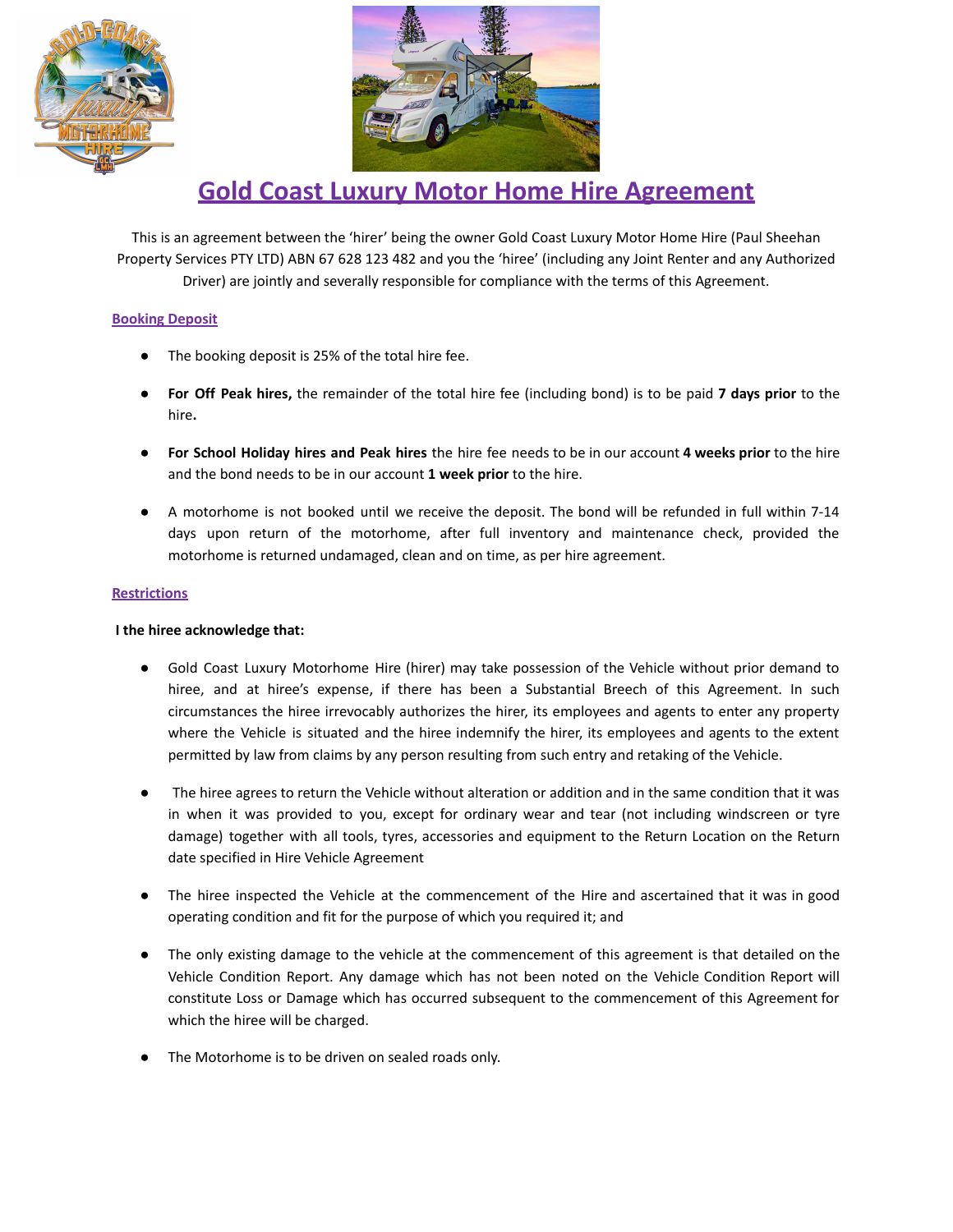- The Motorhome must not be driven on any unsealed roads, except well maintained access roads less than 100 metres long to recognized campgrounds - No musical festivals - the road must not be covered in flood water.
- The Motorhome must not be driven on beaches or driven onto any vehicle ferry or barge.
- If there is evidence of any damage or dirt from unsealed road travel then cost of rectifying damage and cleaning will be charged to the hiree and taken out of the bond held if sufficient.
- The Motorhome is not to travel on single lane bitumen roads (eg developmental type roads) or driven through flood waters or flooded bridges. Consequential damage caused by poor selection of road and its conditions are to be met entirely by hiree.
- Smoking is not allowed inside the Motorhome and pets are not allowed inside the Motorhome (unless we have given you permission) A cleaning fee can be issued.
- The Motorhome must not be subjected to campfire smoke. A cleaning/ deodorising fee can be issued.
- Items must not be carried on the floor or lounges whilst travelling. Articles are to be stored in cupboards not under the lift bed. (This is where the BBQ is kept)
- Travel on the open road is restricted to DAYLIGHT hours except in an emergency. Travel at night is not only prohibited, but it can cost you your bond, leave your start point at a time to allow plenty of time to reach your destination, we understand hiccups, however we don't understand lack of planning. We can charge a fee of \$2 per minute charged in 10-minute increments while you are driving at night, and a minimum of \$250 excess cleaning fee for the exterior due to bug splatter, dirt, mud etc.
- WE DO NOT ALLOW BIKES, Bikes carried on bike racks are not covered by our insurance. Liability for damage to or from bikes is the hiree's responsibility.
- A maximum of 2 people in (Bella and Cosy).
- All items must be secured when travelling. We recommend that where you found the items you put them back in that same order.
- Off-Road or Unsealed Road Excess on Rent: The Off-Road or Unsealed Road Excess of \$5000 will apply separately to each Vehicle and each Loss on that Vehicle. (We don't allow travel on these roads)
- Use of Vehicle is prohibited:
- (i) For carrying persons for hire, gain or reward, or to carry any inflammable, explosive or corrosive materials, fuel or generators;
- (ii) For pushing or towing any Vehicle, trailer, boat or any other object;
- (iii) For carrying any greater load and/or more persons and/or for a purpose for which the Vehicle is not designed and constructed;
- (iv) For racing, pacemaking, reliability trials, speed trials, hill climbing or being tested in preparation for those activities;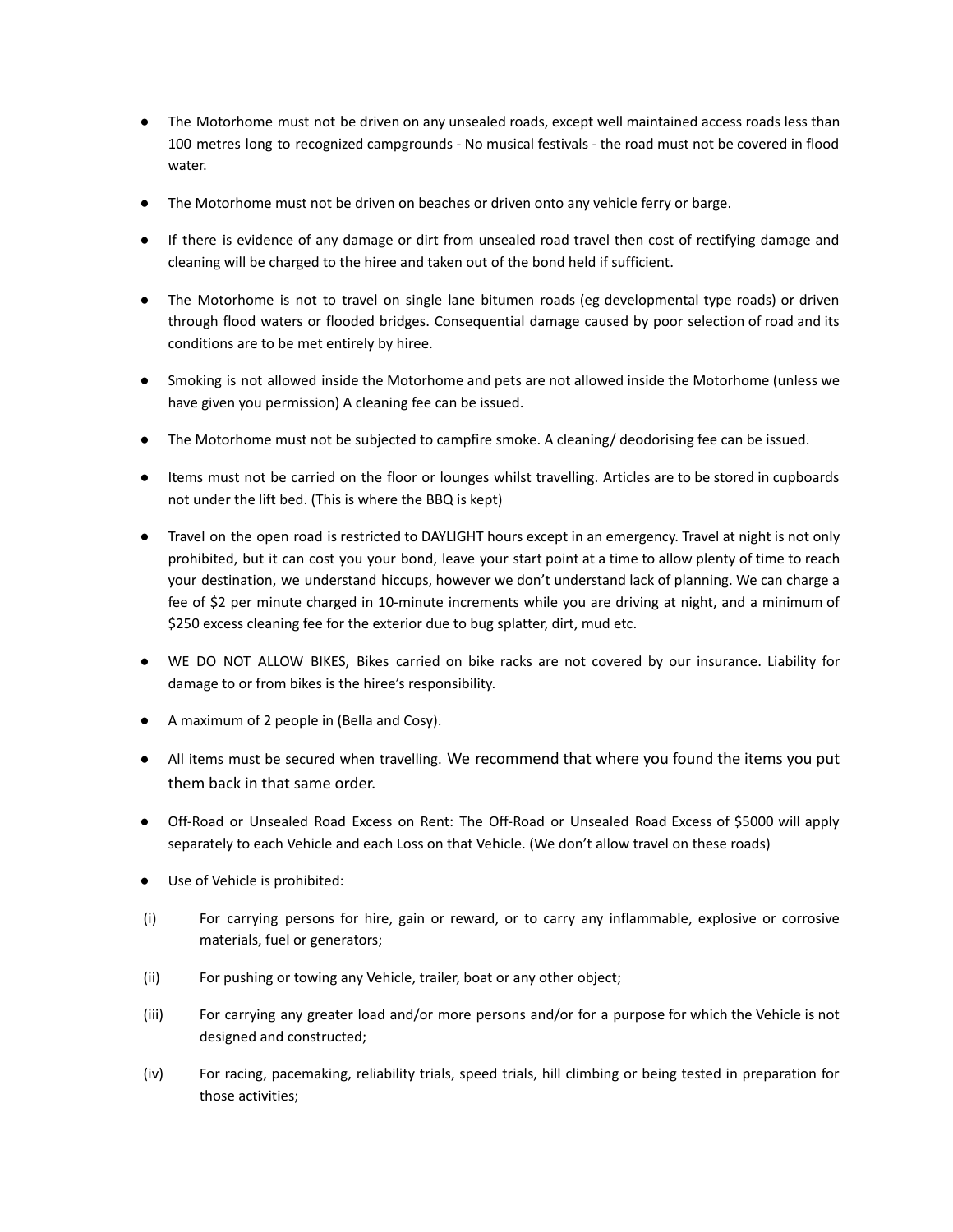- (v) Driving the Vehicle in a dangerous, wilful or reckless manner;
- (vi) For illicit drug use or carrying illegal substances, product or drug paraphernalia;
- (vii) For commercial purposes or financial gain;
- (viii) For carrying passengers when the hiree, any Joint Renter or Authorised Driver are not appropriately licensed; or
- (ix) Driving the Vehicle in an unsafe or unroadworthy condition.

## **Driver's Qualifications**

• The hirees and/ or drivers must be over the age of 25 years and under the age of 79 yrs and hold a current full drivers' license. WE DO ALLOW OLDER AGES, PLEASE SIMPLY ADVISE US WITH A PHONE CALL OR MEET IN PERSON.

• The hirees and/or drivers must not be a learner driver. A provisional or probationary licence holder or has not held a full drivers licence for any class of vehicle for at least two years.

- All hirees/drivers need to be identified on this hire agreement & have signed and completed the hire agreement, before driving the Motorhome.
- The hirees and/or drivers agree not to drive the Motorhome under the influence of illegal drugs or over the legal limit of alcohol which is 0.05%.
- The hirees and/or driver agree to obey all state and national road laws.
- The hirees/drivers shall be accountable for any damage or costs associated by failing to obey these laws.
- The hirees and/or drivers must not have had their drivers licence cancelled or suspensed within the last three years or drivers licence refusals, or criminal convictions.
- The hirees and/or drivers must produce a hardcopy of their drivers licence as a digital driver's licence is unacceptable.
- The hirees and/or drivers must not have been refused any motor vehicle insurance or renewal insurance.
- The hirees and/or drivers are prohibited from driving or operating this vehicle who uses or intends to use this Vehicle for any illegal purpose.
- Any traffic infringements will incur a \$75 admin fee.

## **Damage during Hire Period**

## **I the hiree acknowledge that:**

## By entering into this agreement You the 'hiree', any Joint Renter and any Authorised Driver, are each responsible **for and agree irrevocably to pay Gold Coast Luxury Motorhome Hire the 'hirer'**

● The cost of any damage to the Motorhome/equipment occasioned outside of normal wear and tear will be payable by the hiree and adjusted against the security bond.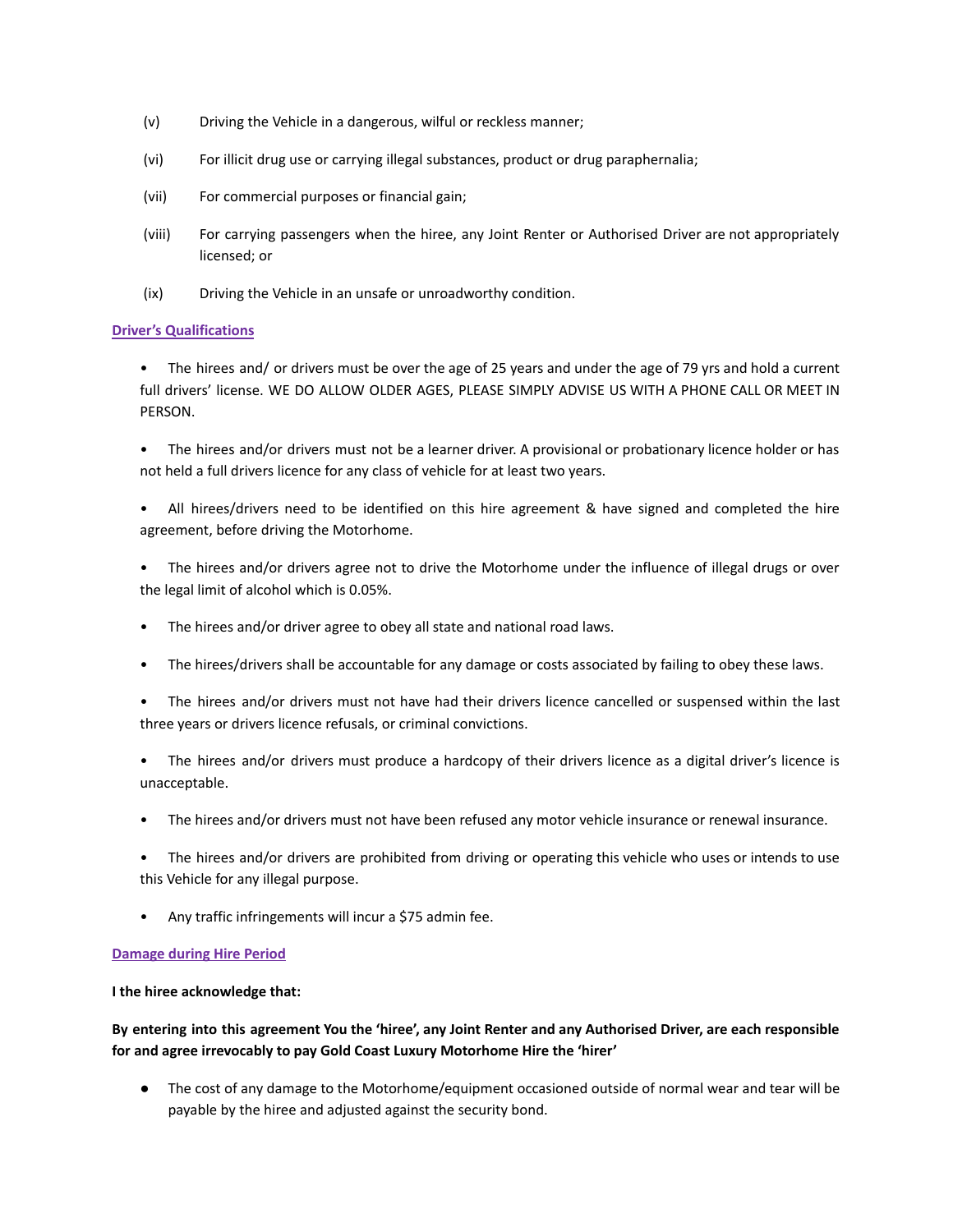- If the damage results in the cancellation of a future hire then this loss is also payable by the hiree.
- The hiree is to notify the hirer of any damage as soon as it occurs, please keep photo's, videos or audios as evidence and return broken equipment. Should you fail to do this, we'll assume that you broke or damaged the equipment, replacement of the goods, and labour will incur a fee.
- Any costs for damages above the bond amount that are not covered by insurance, will be met by the hiree.
- Tyres, punctured, blown or shredded, are to be replaced with an equivalent tyre **(no retreads) see 'Tyres/Windscreen'** in hire agreement at hiree's expense, prior to returning.
- Any damage to wheel rims will be paid for by the hiree from the bond.
- The cost of any malicious damage to the motorhome during the hire period shall come out of the bond and any additional costs will be paid by the hiree.
- The cost of any missing, broken, lost or substituted items will be deducted from the bond.
- If the odemeter is deliberately broken or otherwise tampered with the hiree will be responsible for not only an extra charge based on 200 kilometers per day at 55c per kilometre, but also any costs of repairing or replacing the odometer.
- The hiree agrees that the hirer shall not be liable or accountable for any costs due to inconvenience, theft of Motorhome or any of the equipment or as a result of damage to the motorhome during the period of the hire including but not limited to accommodation, meals, flights, car hire, phone calls or any other costs incurred by the hiree.
- The hiree is liable for all costs and agree irrevocably to pay the Hirer that are associated with loss of, or damage to the motorhome (including loss of use), legal expenses, towing and recovery charges where:
- (i) The vehicle is totally or partially immersed in water regardless of the cause;
- (ii) The interior of the vehicle is damaged (regardless of cause);
- (iii) The vehicle has been left unlocked and unattended or with the keys in the vehicle and unattended;
- (iv) The vehicle is damaged by driving it under or into an object lower than the height of the vehicle;
- (v) The vehicle has been stuck or bogged;
- (vi) The wrong type or contaminated fuel was used or where water or AdBlue was put in the fuel tank.

## **Only use diesel fuel in Motorhome**; and ADBLUE IN THE ADBLUE TANK (19 LITRES)

- (vii) The keys x 6 have been lost damaged or stolen;
- (viii) There is failure to maintain all fluid, fuel and oil levels of the Vehicle or a failure to immediately rectify or report to Hirer any defect in the Vehicle of which the hiree become or ought to have become aware of;
- (ix) Fuel or other contaminants such as Adblue is put in the water tank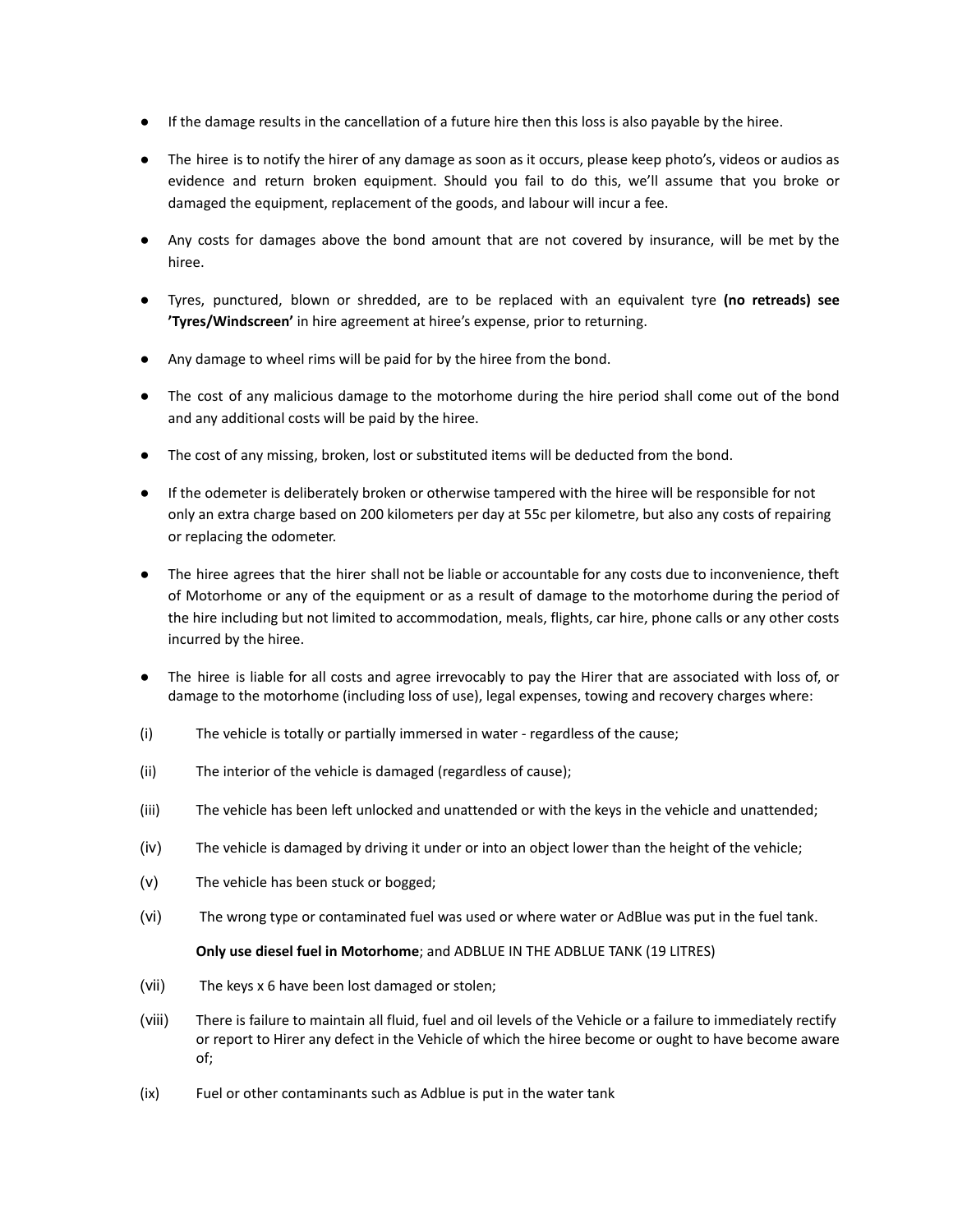- (x) Damage while falling asleep whilst driving
- (xi) The slide out of the Vehicle is damaged, regardless of cause, except where there is a collision with another Vehicle;
- (xii) The Vehicle is damaged by loading or unloading normal wear and tear excepted
- (xiii) The damage is caused by sitting or standing on the bonnet or roof of the Vehicle;
- (xiv) Loss or Damage is caused to the Vehicle by driving with the handbrake on;
- (xv) Loss or Damage is caused to the awning of the vehicle. You will be liable for the repair or replacement cost of the awning;
- (xvi) Costs are incurred for recovering (including towing) the Vehicle if it is bogged;
- (xvii) Costs are incurred with the vehicle running out of fuel; or
- (xviii) Costs are incurred with losing the fuel, oil or water caps and items in the convenience and/or camping kits

#### **Accident Involving Motorhome**

## **I the hiree acknowledge that:**

- Most accidents occur as a result of driving too fast, driving while tired or at night and when reversing.
- The hiree must drive in a safe manner according to road and weather conditions.
- The hiree must make a report to Police **(within 24 hours)** regarding any accident involving the motorhome —including malicious damage, theft, or attempted theft of the Motorhome or equipment belonging to the hirer. **Notify the hirer as soon as possible of any of the above within 24 hours**.
- In the event of an accident involving another vehicle the **hiree is required to obtain**:
- (i) Record the Time/Date/Location;
- (ii) The vehicle registrations, make, model and colour of the other vehicle as well as any property damage in circumstances where the accident did not involve another motor vehicle
- (iii) The other parties full names, addresses, driver's license details and insurance company details of the other party involved.
- (iv) Not admit liability;
- (v) Please take down the name and address of any witnesses and forward all details to the Police and the hirer as soon as possible.
- The hiree is responsible for the cost of repairs for any windscreen damage, any underbody damage, any damage to the awning, any damage to the solar panel & or solar equipment, any damage to the entrance door and flyscreen door, any malicious damage, any tyre/rim damage and any overhead damage above the windscreen of the motorhome.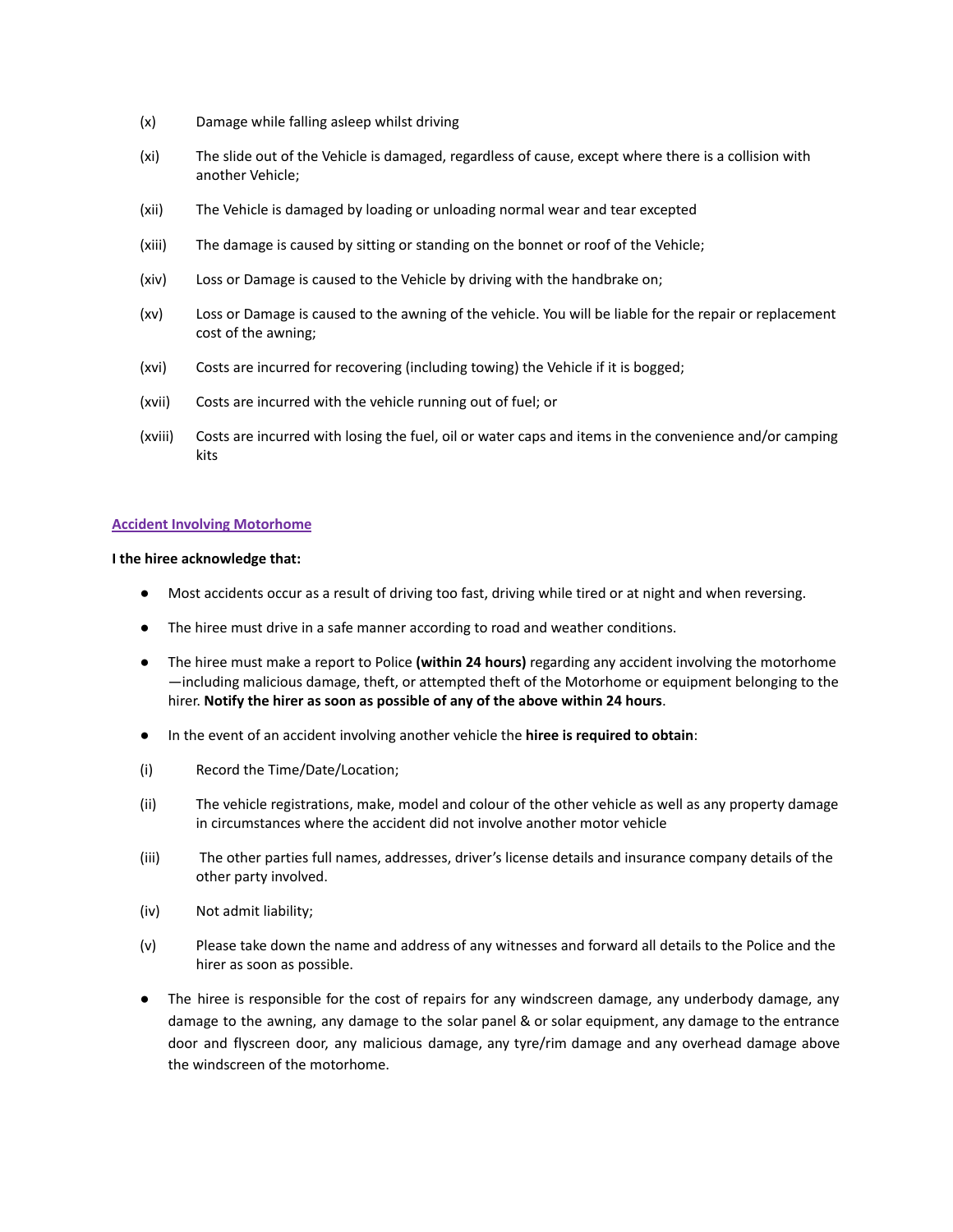- Windscreen needs to be replaced with a new equivalent windscreen & documentary proof of such needs to be presented to us on return of motorhome otherwise cost of a new equivalent windscreen will be deducted from the bond. Note that most small chips can be repaired without replacing the windscreen.
- The hiree agrees that the hirer shall not be liable for any damage to persons and/or property in relation to the hiree's use of the motorhome and equipment.

## **Every 500 Kilometers**

- The oil, fluids and coolant levels must be checked by Hiree every 500 kilometres. You must report to Hirer as soon as possible, where the oil is above or below the recommended level or the warning indication light is illuminated. You must add water/coolant to the cooling system and an appropriate Australian Society of Automotive Engineers rated oil for diesel powered vehicles (as applicable) to the engine if the indicator level is below minimum. If yellow warning light on the dash appears you need to pour Adblue into the tank labelled with a blue cap below the diesel cap. If the red light appears you need to pull over to add this AdBlue to the tank straight away. We have supplied you with the appropriate fluids, tools etc, you should not need to use these, but incase of an emergency they are there, we must be notified before you place anything in our system.
- You agree to maintain the Vehicle in these conditions and acknowledge that any mechanical damage occasioned as a result of hiree failure to maintain the Vehicle in accordance with this clause must be paid by hiree.

## **Tyres/Windscreen**

- Authorisation must be obtained from hirer before tyres or windscreens can be replaced. You are responsible for replacing damaged tyres (for example, but not limited to, blowouts, punctures, sidewall damage, tyre staking etc.) unless caused by normal wear and tear or the actions of a third party where the details of that third party are provided or the actions of Hirer
- Hiree must maintain tyre pressures as per the Vehicle manufacturer's manual and hirer must only purchase new steel radial tyres of the same size and ply rating as are fitted to the Vehicle. If hiree purchase tyres of a different size or ply rating Hirer will not refund hiree for the purchase cost. We have supplied you with a digital pump, however, it is only for emergencies, we strongly recommend that you find the appropriate station/ tyre service centre that can cater for tyres that require 80 PSI

## **Basic standard Liabilty Option**

Gold coast Luxury Motorhome Hire rental charge includes a standard Liability Reduction and Bond of \$5000 including GST. The Bond will be collected from the hiree, by hirer debiting the hiree's credit card, at the time of the hiree signing this Agreement.

## **Bond and Bond Payment Consent**

- The hiree hereby give Your permission and express consent for hirer to deduct hiree bond from the nominated account which is applicable subject to the terms and conditions in Hire Vehicle Agreement
- The Bond is payable at pick-up by credit card or VISA/Mastercard debit card or direct deposit in our NAB account or cash.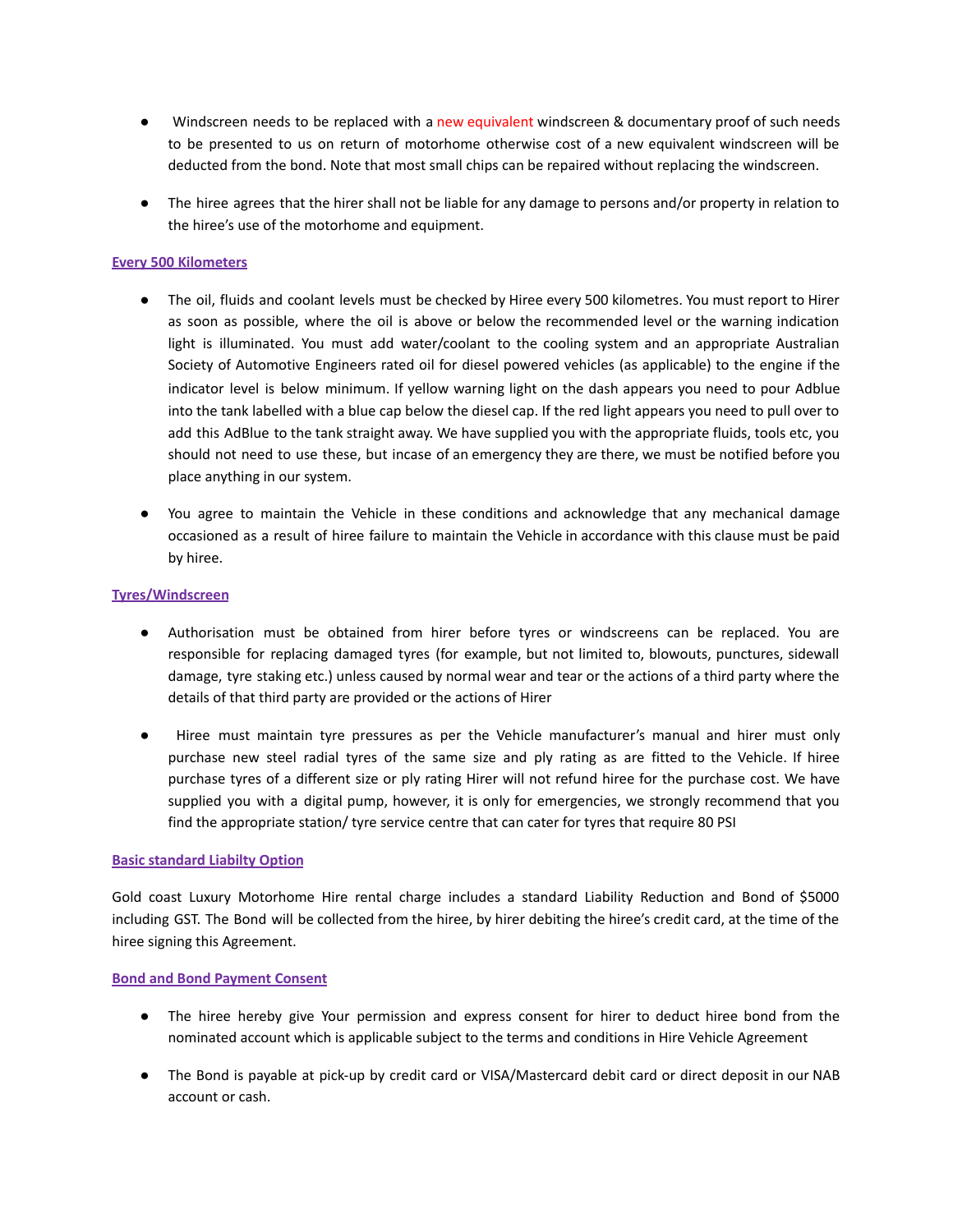- The credit card holder must be present and be able to sign for the bond upon collection of the Vehicle.
- The credit card holder is jointly and severally liable for any damage to the Vehicle.
- The bond is fully refundable when the Vehicle is returned to the correct location on time, is full of fuel, with no damage (which did not exist at the time of collection) and all other terms of this Agreement have been complied with.
- If there is Loss or Damage to the Vehicle on its return, the bond will be used to cover the cost of such damage up to the amount of the relevant Liability Reduction.
- However, if there is a Substantial Breach or a breach of any part of this Agreement and the bond is insufficient to cover the Loss and Damage than any extra cost will be charged to hiree.
- Credit card refunds including bond refunds may take up to 14 days depending on the hiree's financial institution, and if there is any damage or any excess cleaning to the motorhome is needed.
- Bond Roll Overs are permitted for Gold Coast Luxury Motorhome Hire multi hires within the same country when the bond is banked.
- The hiree, any Joint Renter and any Authorised Driver authorize hirer to debit the credit card/s or VISA/Mastercard debit card/s provided at the commencement of the Rental for any of the charges and for the Loss and Damage to the Vehicle and for the hiree, any joint renter or Authorised Driver are liable under this agreement.
- The hirer accepts Visa, Mastercard, American Express, Maestro ect. The following fees apply for the rental and any additional products (irrespective of chosen account e.g. savings, credit, ect)
	- Australian Visa debit/credit card/Mastercard fee 1.95%
	- International credit cards fee 3.2% (may incur currency conversion charges)

## **General Provisions**

- Immediately upon receipt, hiree must provide Hirer with every summons, complaint or paper in relation to any accident or loss involving the Vehicle.
- Hiree must not refuse or fail to take any blood analysis, breath test or drug impairment assessment requested by the police or as required by law.
- Hiree irrevocably release and hold harmless hirer, its employees and agents from all claims for loss or damage to personal property owned by hiree or others left in the Vehicle, or which is received, handled or stored by hirer at any time before, during or after the rental period, unless the loss or damage is due to the hirer's negligence.
- Except as provided by law, hiree or passengers in the Vehicle are not the agent, servant or employee of Hirer for any purpose whatsoever.
- No right of hirer under this Agreement can be waived except by writing of an authorised officer of hirer.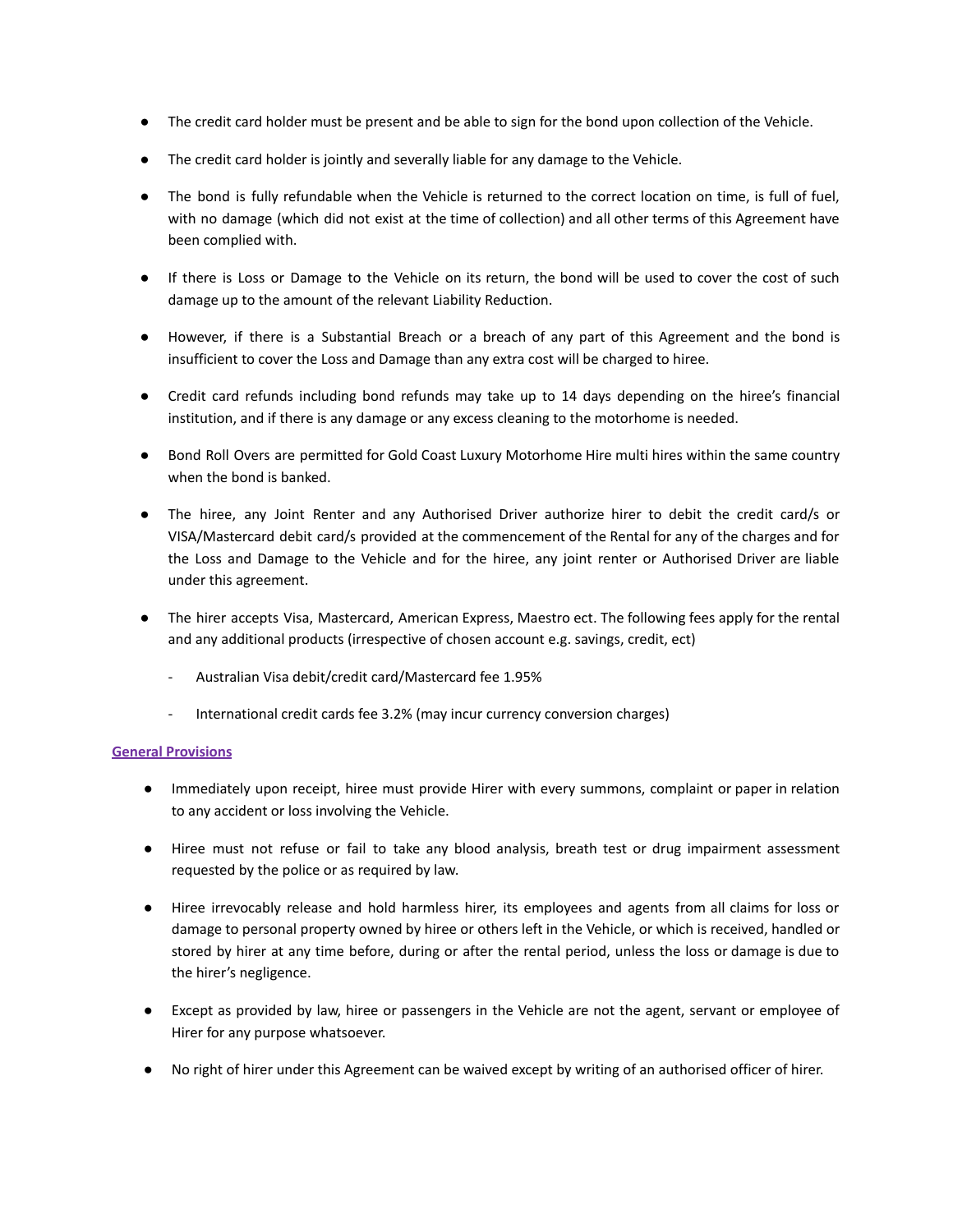● Notwithstanding any other provision of this Agreement, a goods and services tax (GST) or any similar tax, stamp duty or any other tax, duty, surcharge, levy or fee (charges) imposed by Local, State or Federal Government that is charged and collected by hirer is imposed anywhere in Australia and has application to any supply or use made under or in connection with this Agreement or in relation to the use or the likely use of any roads, facilities or other infrastructure by hiree or in relation to the provision of rental or other services to hiree.

## **I the hiree acknowledge:**

- (a) This Agreement creates a bailment between hirer and hiree in respect of the Vehicle and hiree interest in the Vehicle is as a bailee only;
- (b) Nothing contained in this Agreement shall be construed as granting or entitling hiree to any ownership right or any other inconsistent proprietary right in or to the Vehicle; and
- (c) The hiree agrees not to part with possession, sell, lease, dispose of, encumber or assign any right or interest in the Vehicle and not create any security interest or any lien over the Vehicle (including in respect of repairs) other than security interests granted in favor of the hirer.
	- The hiree and/or the Joint Renter agree to indemnify hirer from and against any or all claims, demands, actions, liabilities, losses, costs and expenses (including, but not limited to legal costs on an indemnity basis), incurred by hirer as a consequence of any breach by the hiree or the Joint Renter of this Agreement or the failure for whatever reason of the due and punctual performance of hiree obligations under this Agreement.
	- The hiree acknowledges that hirer has not in any way represented itself to hiree as an entity carrying on the business of insurance.
	- The hiree must make yourself available to assist hirer in any legal actions mentioned in this Agreement that may arise out of hiree's hire of the Vehicle.

## **Illustration Disclaimer**

● Hirer's brochures, websites and other advertising material contain only representations of our vehicles. Pictures, illustrations, descriptions and measurements of the vehicles may be different to the Vehicle offered to hiree due to modifications and/or upgrades. Hirer is not liable for any such variance.

## **Fuel**

- The Vehicle must be returned with the amount of fuel equal to that at the time of the commencement of the rental. If the Vehicle is returned with less fuel, the difference will be charged to hiree at a rate of \$5.00 including GST per litre plus a \$35.00 inc GST fee (which includes a service component).
- You must only use the fuel type specified by the manufacturer of the Vehicle and the use of bio-diesel or any organic hybrid fuel type is strictly prohibited (only use of **DIESEL** is acceptable). Any use of incorrect fuel types is a Substantial Breach of this Agreement.
- **ADBLUE** is only to be used in the **ADBLUE** tank the entry cap is located underneath the Diesel cap. **ADBLUE** is about \$3 per litre and it must be full on return of the motorhome- we do supply a 5litre container for emergencies ONLY this will be enough to get you approximately 500 kms to be replaced. We advise you to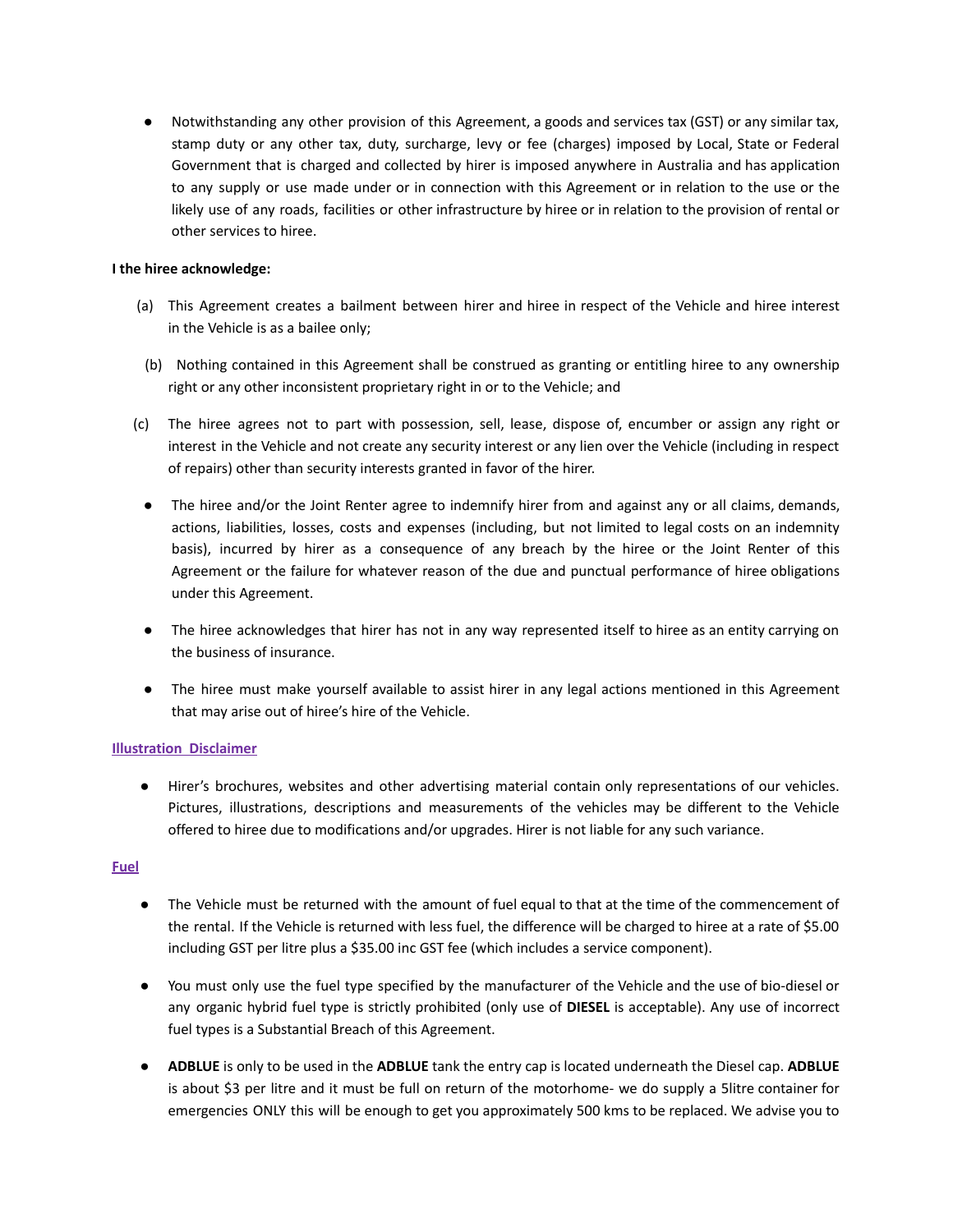fill up at Ampol Chinderah (North bound) for both diesel and adblue, this service station caters for trucks(about 6 pumps) we do allow for the extra 20 Kms an we'll need a receipt upon return.

#### **Rental Extensions**

- Should hiree wish to extend the rental period whilst on hire, you must first obtain authorisation from hirer. This is subject to availability of the Vehicle.
- The extra cost of an extended rental must be paid by credit card over the telephone immediately on confirmation of the rental extension.
- The additional days will be at the daily standard gross rental charge for the Vehicle applicable at the time of the extension

## **Kilometre Allowance**

- The hire rate listed on this agreement includes an allowance of an average of 200 kms of travel per booked night. (For example) if you are booked for 7 nights/8 days then your hire rate includes 1600kms of travel.
- Once that allowance is exceeded the extra kilometers are charged at 55cents per kilometer. The cost of the extra kilometers will be deducted from the bond on return of the Motorhome.
- The hiree is responsible for any motorway toll charges incurred in their travels. A \$70 admin fee will be incurred for any infringement notice received by us.

## **Electronic Tracking**

● Hirer may use Global Positioning System (GPS) tracking or other electronic tools (tracking device) to enable the geographical location of its Vehicles to be tracked or located. Information from the tracking device may be used:

(i) To provide police or other authorities in the event that the Vehicle is stolen or is not returned at the end of the rental period;

(ii) In the event of an accident or incident relating to the Vehicle during the rental period, e.g. to verify the location of the Vehicle at the time of the alleged accident;

(iii) To identify the exact location of the Vehicle in the event of a recorded breakdown and to provide that location breakdown responders (e.g. the local Automobile Association);

(iv) To locate the Vehicle in an emergency; or

- (vi) For any other purpose allowed under the Privacy Act 1988 (Cth) or any other law.
- By hiring a Vehicle from the hirer, you expressly consent to the hirer using tracking devices on the Vehicle during the rental period and collecting, using and retaining information from the tracking devices.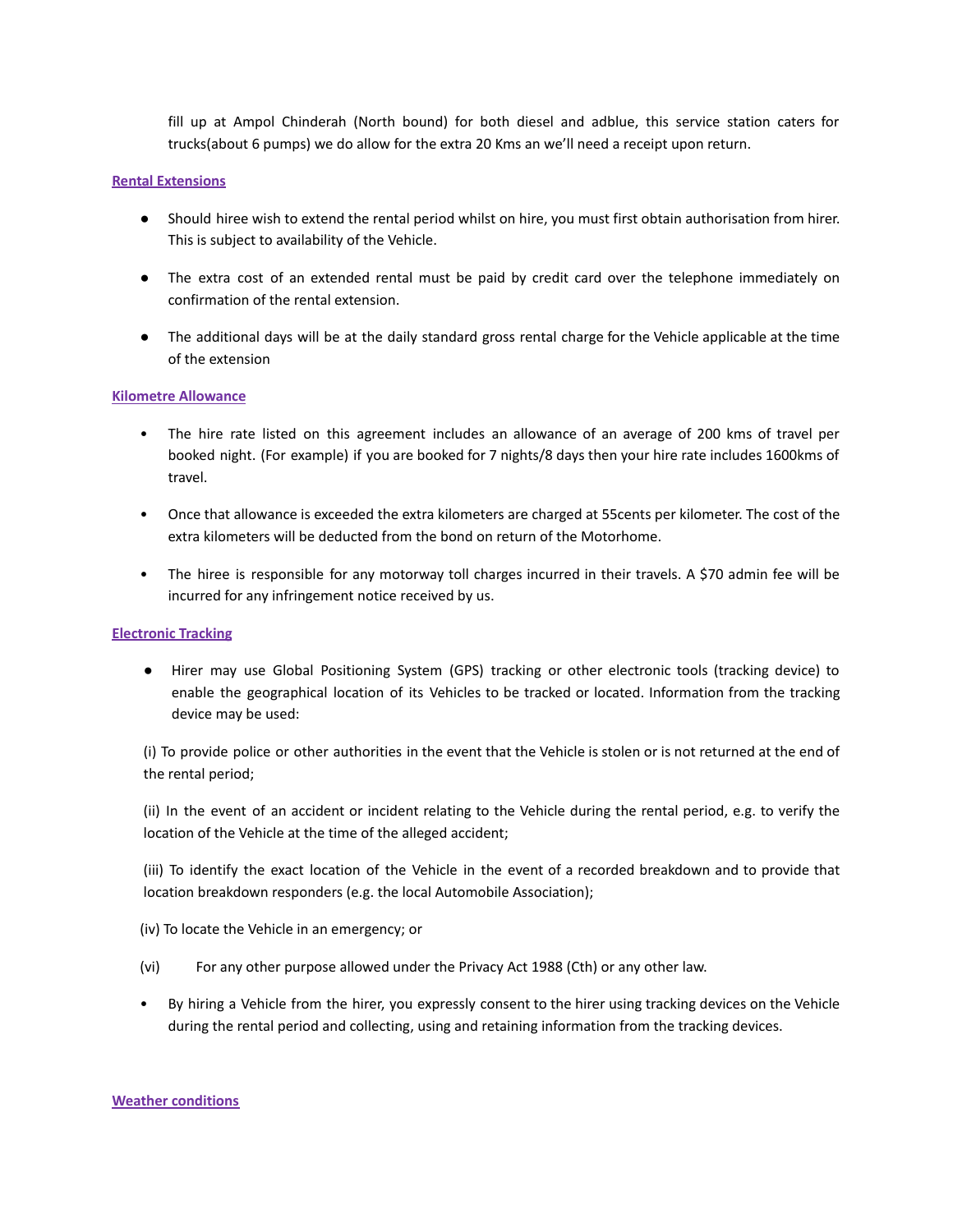"Cyclone" means cyclonic conditions for which the Bureau of Meteorology has issued a cyclone warning and given a name.

"Flood" means the covering of normally dry land by water released or escaped from the usual borders of a canal, reservoir, dam, stormwater channel, lake or natural watercourse, whether or not altered or modified, but does not include: A mixture of water from actions or movements of the sea combined with water from another source; or Water from actions or movements of the sea (including storm surge)

## **In the event of a breakdown**

- The hiree is responsible for the security and care of the motorhome and its equipment.
- Notify the hirer as soon as possible as we have "roadside assist" on the vehicle.
- Any repairs will need to be done ONLY by a workshop approved by the hirer. The hiree agrees to contact the hirer before any repairs are commenced.
- In the case of mechanical breakdown/failure of the Motorhome (unless caused by the hiree), the hirer's liability will be limited to the hire charge for the remainder of the hire period.
- The hirer shall not be liable for any costs due to inconvenience to the hiree arising out of the breakdown of the motorhome whether caused by fair wear and tear or any reason whatsoever. Costs include, but are not limited to accommodation, meals, flights, car hire, phone calls or any other costs incurred by the hiree.
- The hiree agrees that the hirer shall not be liable or accountable for any costs incurred due to theft of motorhome/equipment or as a result of damage to motorhome/equipment during the hire period.

## **We strongly recommend that hirees take out their own travel insurance**.

## **Cleaning**

- The motorhome is to be returned in a clean condition, completely free of mud, excessive bug splatter and rubbish at the completion of hire.
- The toilet is to be emptied and washed out. (\$450 fee if not cleaned out)
- The fridge emptied and cleaned
- The shower is cleaned prior to return of the motorhome.
- If the motorhome is returned in an unclean condition, then this may result in a cleaning charge of \$250 against the bond.
- Should the vehicle need deodorising as a result of smoking/ campfire a \$300 fee will be charged.
- Smoking is strictly prohibited in or within 5 metres of the Hirer vehicles, if you are surrounded by smokers or campfire smoke we recommend that you shut the motorhome in order to retain your bond.

## **Cancellation by the Hiree**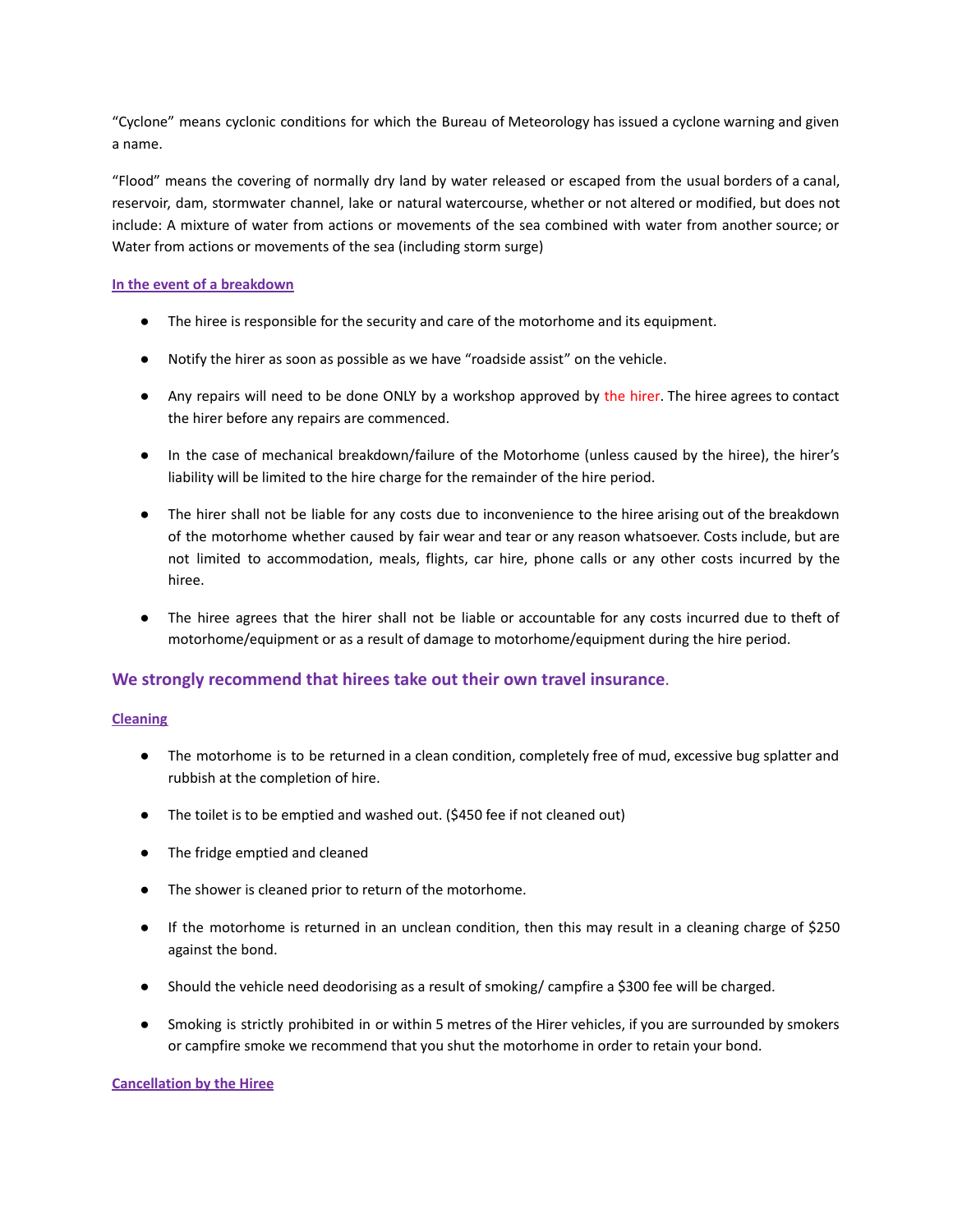#### **FOR OFF PEAK HIRES**

**-**If cancelled over 35 days or more prior to pick up date: 10% of full rental fee plus \$50 admin fee.

-If cancelled within 7 -34 days of pick up date: deposit is lost.

-If cancelled 1-6 days prior to pick up date: no refund available.

## **FOR SCHOOL HOLIDAY BOOKINGS - PEAK HIRES**

-If cancelled over 60 days prior to pick up date: 10% of full rental fee plus \$50 admin fee is charged.

-If cancelled within 29 – 59 days of pick up date: deposit is lost.

-If cancelled 1-28 days prior to pick up date or 'no show' on day of pick up: no refund available.

#### **Late Returns**

A penalty rate of \$300 per day or part thereof will apply to late returns.

If a late return jeopardizes or forces the cancellation of another booking then loss of bond may result.

Save for the provisions of "Forced Terminations" there will be no refund for early termination of a rental or hire agreement.

## **Forced Terminations**

Notwithstanding the provisions of "Cancellation by the hiree" above, in the event the hirer is delayed in the delivery of the Motorhome by 24 hours or more or cannot complete their obligations hereunder at all then the hiree may at his, her or their option cancel this agreement and shall be entitled to the return of any and all deposit, hire fee or bond in full without any deduction whatsoever but shall not be entitled to compensation of any kind by way of damages or loss.

#### **Awnings and Solar Panel**

Awnings are not to be set up or left set up in **windy conditions with gusts more then 20km/hr or in HEAVY RAIN** or when the motorhome is left unattended. Insurance does not cover damage or loss to awnings. Costs associated with damage or loss to awning, solar panel & solar equipment will be the hirees responsibility. We have supplied a photo at the button of the awning, we have told you numerous times about the awning, it's a sun shade at best.

Annexe & Awnings Excess: The annexe and awning Insurance Excess of \$5000 will apply separately to each Vehicle and each Loss in that Vehicle.

#### **Main Entrance Door and Flyscreen Door**

The main entrance door and flyscreen door small parts cannot be replaced on these doors so any cost associated with damage or loss to the Main entrance and Flyscreen Door will be the hirees responsibility usually \$1800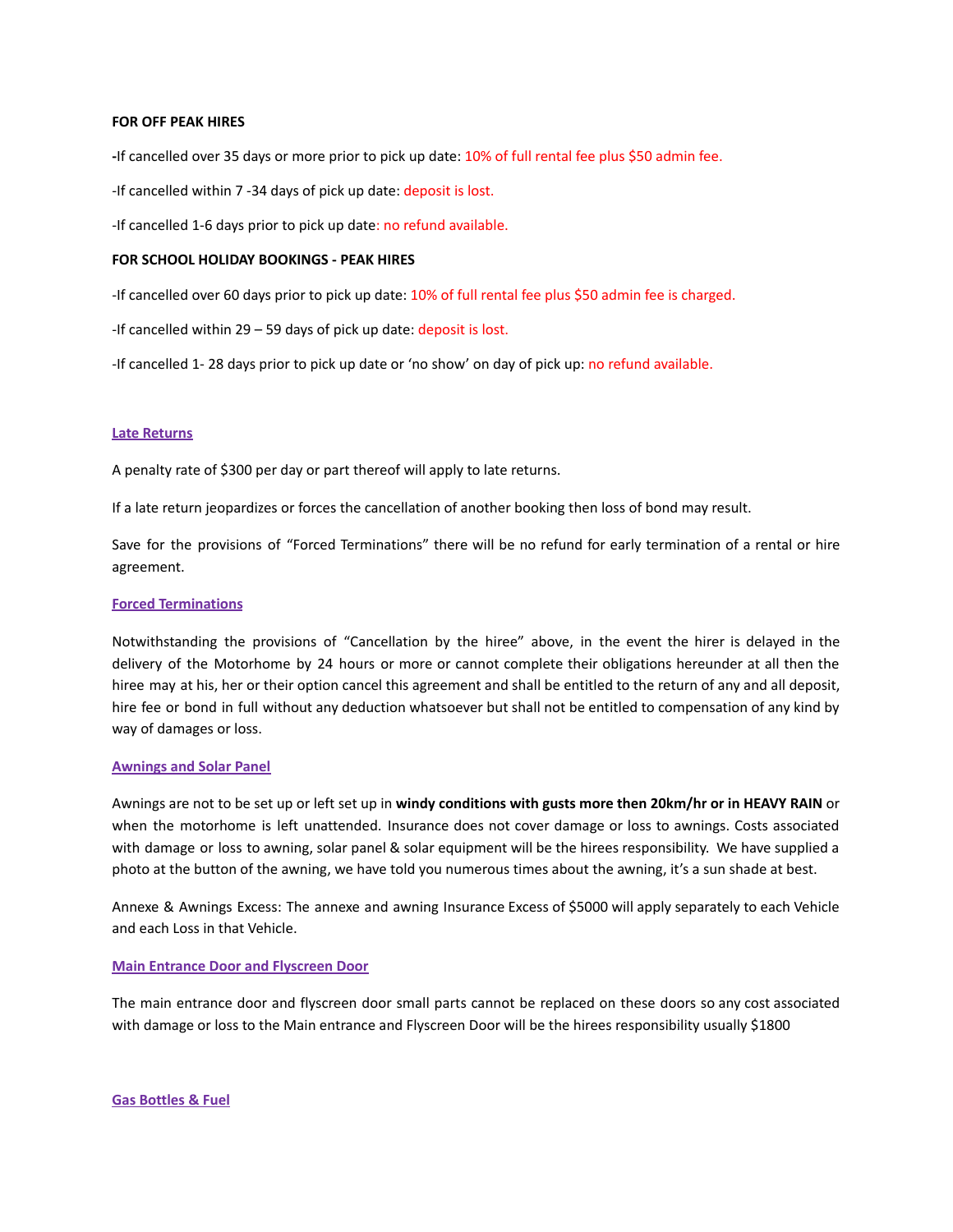- If the large gas bottles runs out then hiree will need to have it re-filled prior to the return of the motorhome, no swap and go bottles are acceptable- the gas bottles provided are custom made for the motorhome, Manchester tanks need to stay in the Motorhome. (\$90 per bottle to replace if not in Motorhome)
- We will reimburse you the cost of that gas bottle refill if you give us the receipt.
- The hiree agrees that they accepted the vehicle with a full tank of diesel fuel and agrees to return it with a full tank of **DIESEL fuel**, and **ADBLUE.** (Ad Blue does not have a gauge)

## **Bikes and Bike Rack – We do not allow this.**

● Our insurance does not cover the use of the bike rack.

## **Hirer's Liability**

The hirer will not be liable to the hiree for any loss, damage or inconvenience caused by the delayed delivery of the Motorhome, or by the Motorhome not being as described in any advertisement or by the Motorhome not being suitable for the hiree's purposes.

The hirer will not be liable for any loss or inconvenience from change of drop-off location caused by natural disasters such as floods, cyclones, hailstorms, earthquakes etc nor for any personal injury or damage to the hiree's property caused thereby.

## **Ownership of the Motorhome**

## **I the hiree acknowledge that:**

The motorhome is the sole property of the Gold Coast Luxury Motorhome Hire and the hiree shall not sell or otherwise part with possession of the motorhome.

The hiree is not permitted to sub lease or lend the motorhome to any other persons.

## **Mechanical Checks**

- It is the hiree's responsibility to ensure that the motorhome remains in a roadworthy condition during the hire period.
- It is the hirees responsibility to ensure that all indicator lights, brake lights, clearance lights and tail lights are working & functioning correctly.
- The hiree agrees to check engine coolant & oil levels and tyre conditions daily & tyre pressures weekly.
- The hiree agrees to monitor dashboard gauges whilst driving.

#### **Passengers and Children**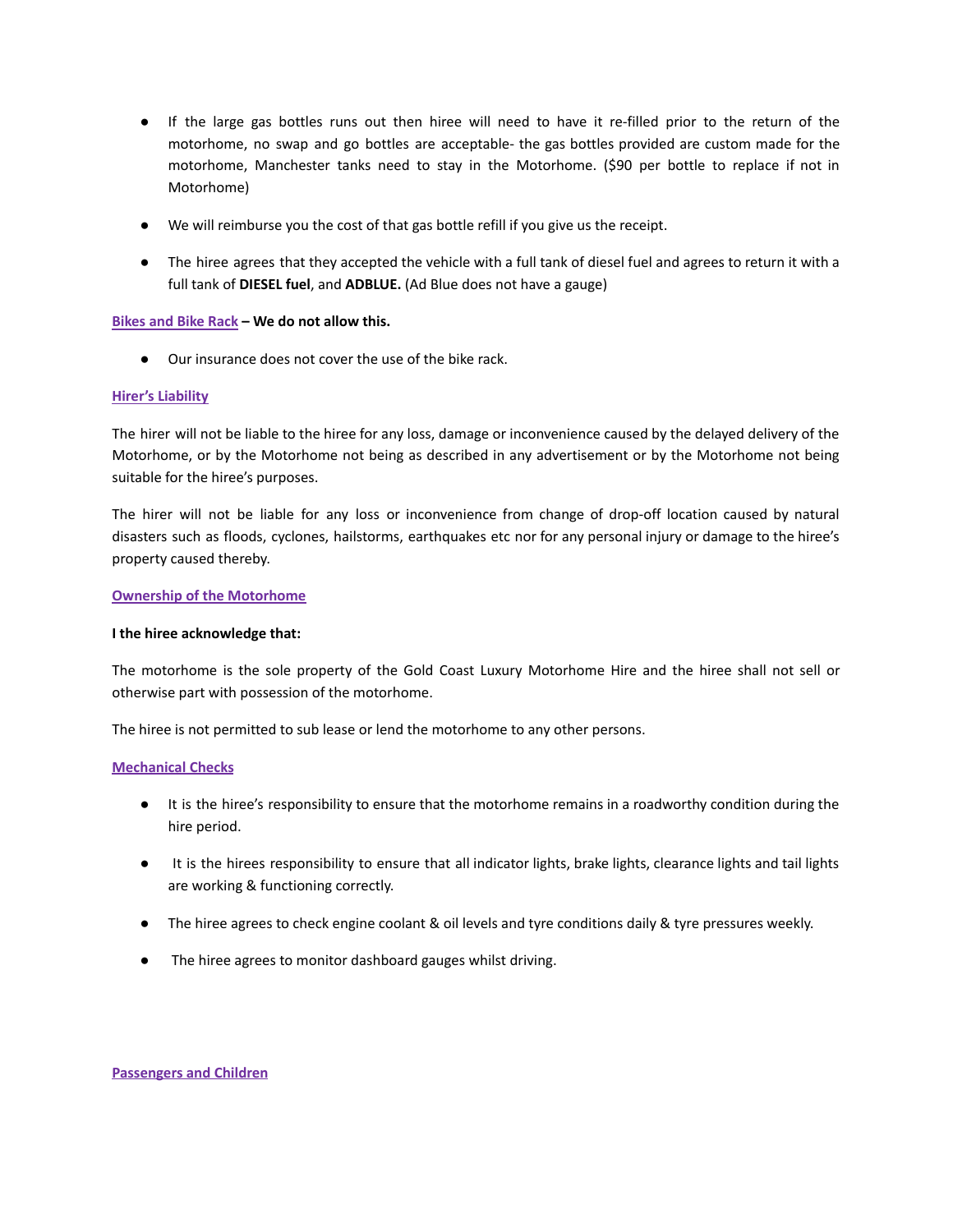• The hiree agrees that the vehicle may only be used with the maximum number of 2 passengers maximum for Bella and Cosy as is shown on the rental agreement or as shown in the vehicle manual or on the vehicle.

The hiree must comply with all mandatory seat belt laws and the hiree acknowledges that any driver or passenger who does not have a seat belt properly adjusted and fastened may be fined by the police

● The correct use and suitability of any form of child seat and the carriage of any child or infant in the vehicle shall be the full and total responsibility of the hiree. Hirer gives no warranty as to the appropriateness, correctness or adequacy of any child restraints fitted in the Vehicle and hirer accepts full responsibility for the fitting and suitability of any such restraints fitted.

## **Drivers**

Only those persons listed on this agreement who have completed, signed and initialed this agreement are eligible to drive the motorhome.

## **See 'driver's qualifications' in hire agreement.**

## **Generators We do not allow any form of Generators**

## **Valuables**

The hirer assumes no liability for valuables left in or stolen from the motorhome and insurance of personal property is the hiree's responsibility.

The hiree who leaves their own travel vehicle on our property agrees that they do so at their own risk.

## **We recommend that hirees take out their own domestic travel insurance.**

- The hirer reserves the right of hire refusal to any persons deemed to be unsuitable.
- If for any reason beyond the control of the hirer (eg equipment breakdown, delayed return of motorhome from previous hiree etc) the hirer cannot complete their obligations under the agreement, the hirer shall be entitled to delay or cancel the hire and the hiree shall not make any claim for loss or damages in respect of such delay or termination.
- The hiree agrees that he/she is aware of the correct procedures for using the motorhome and equipment supplied and that the motorhome and equipment is in good working condition and clean upon the commencement of the hire period. The hiree agrees that the equipment will be used solely for its intended use. The hiree, by signing the agreement confirms and agrees that he/she has read the above terms and conditions and understands and agrees fully with these conditions.
- The hiree acknowledges and agrees that the terms and conditions contained in this document constitute the entire agreement and the hiree will not rely on any representations made by the hirer outside the scope of this agreement.

(1) I the hiree have read and understood the above provisions and agree to be bound by them.

(2) I the hiree have been shown over the Vehicle and all features have been demonstrated to me.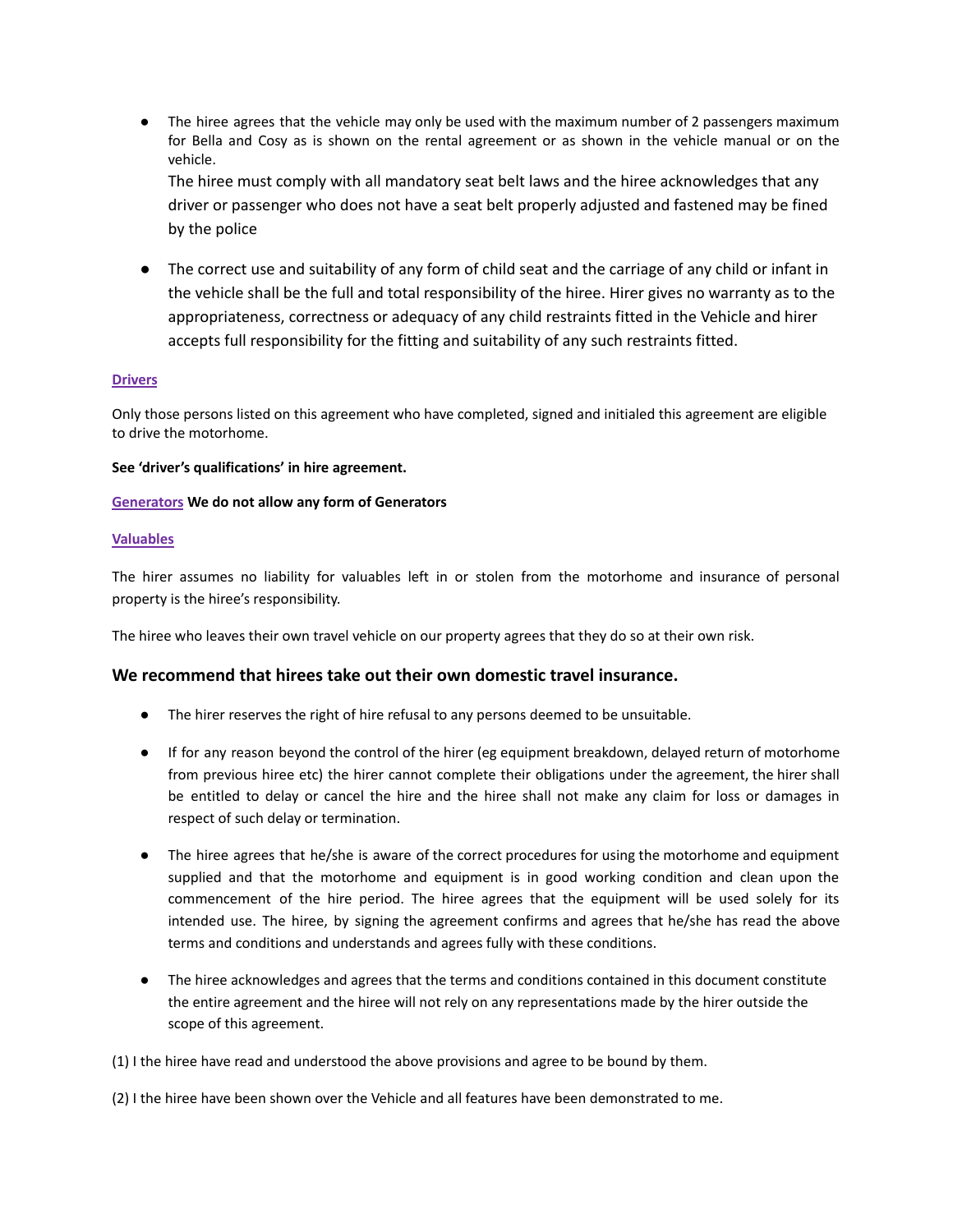(3) I the hiree have checked over the Vehicle and am satisfied that the Vehicle is free of any insect infestation such as and not limited to ants, flies, cockroaches, fleas, bedbugs and mosquitoes.

(4) I the hiree have checked over the Vehicle and its equipment and am satisfied with its cleanliness and condition.

(5) Any damage to the Vehicle has been marked on the Vehicle Condition Report.

(6) I the hiree am satisfied that the fuel tank is completely full and agree to return the fuel tank completely full.

(7) I the hiree agree that I have checked the condition of the tyres, including the spare, and I am satisfied that they are in a roadworthy condition.

| Name | Signature_ | Date |
|------|------------|------|
|      |            |      |
|      |            |      |
| Name | Signature  | Date |

## **HIRE DETAILS**

**Date:**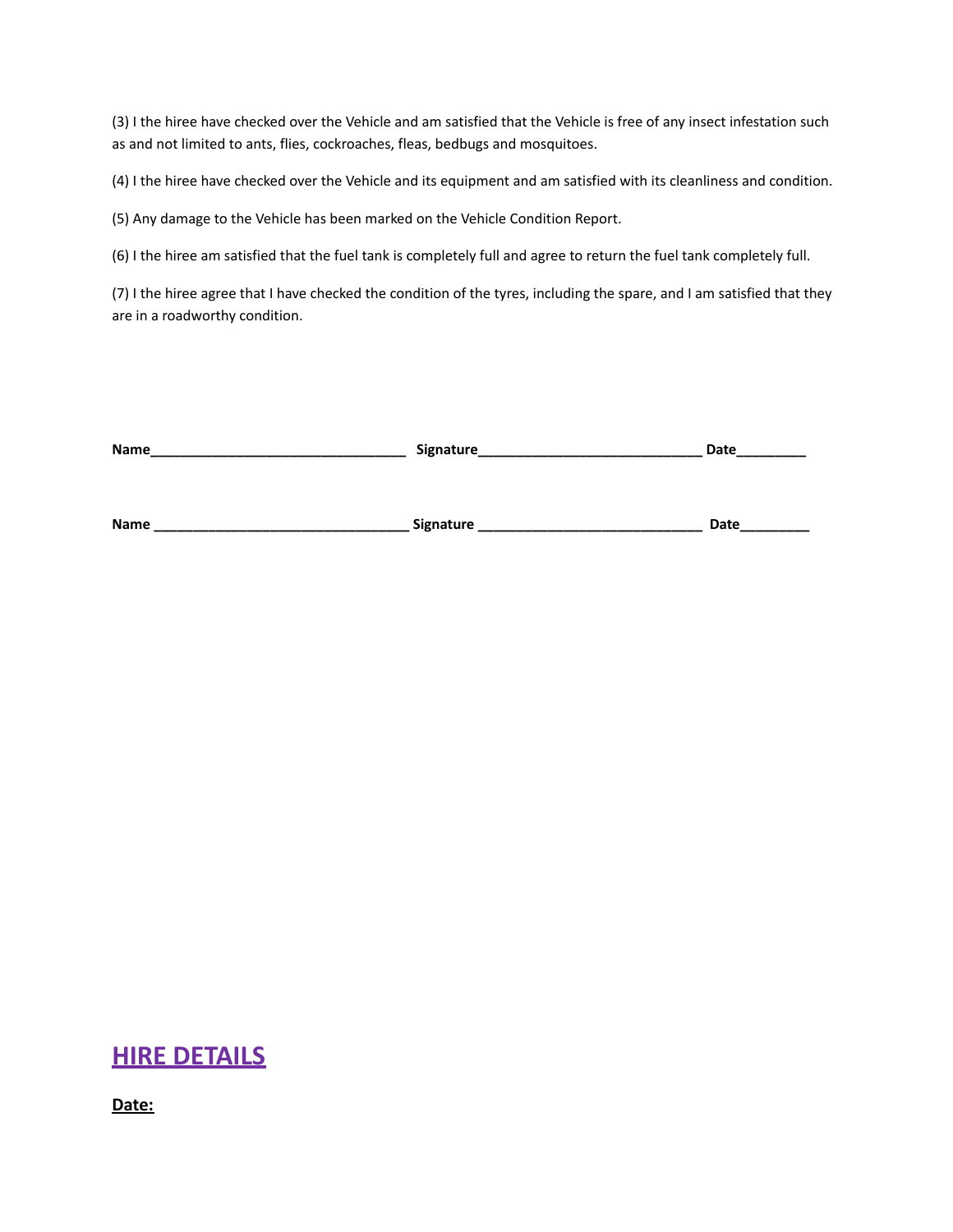## **Hirer's Name:** Gold Coast Luxury Motor Home Hire

Owner Paul Sheehan (ph. 0447 791 749)

ABN 676 281 234 82

## **Hiree's Name:**

**Dates of Hire:**

**Pick up/Drop off Times:** To be arranged

**The Motorhome:** Jayco Conquest FA.25-1 HR CQ Cab Chassis 2021/2022 depending on model

**Security Bond:** \$

**Rental Charge:**  $\oint$  **per week** 

● Includes an average of 200 kms for each calendar night booked. Extra kms charged at 55 cents per km.

**Deposit:** 25% of rental charge or 50% for long weekends

**Operation Restrictions:** sealed roads only, no smoking in Motorhome, no pets inside Motorhome unless authorised, open road travel restricted to DAYLIGHT HOURS ONLY except in an emergency situation, maximum of 2 people to travel in the Motorhome.

**Accessories Included in the hire:** see list of inclusions

**Vehicle Condition Report:** to be noted at time of hire

Odometer Reading on day of pick up<br>
and the summan set of pick up and the summan set of the set of pick up and the set of the set of the set of the set of the set of the set of the set of the set of the set of the set of t

**Hiree's Details**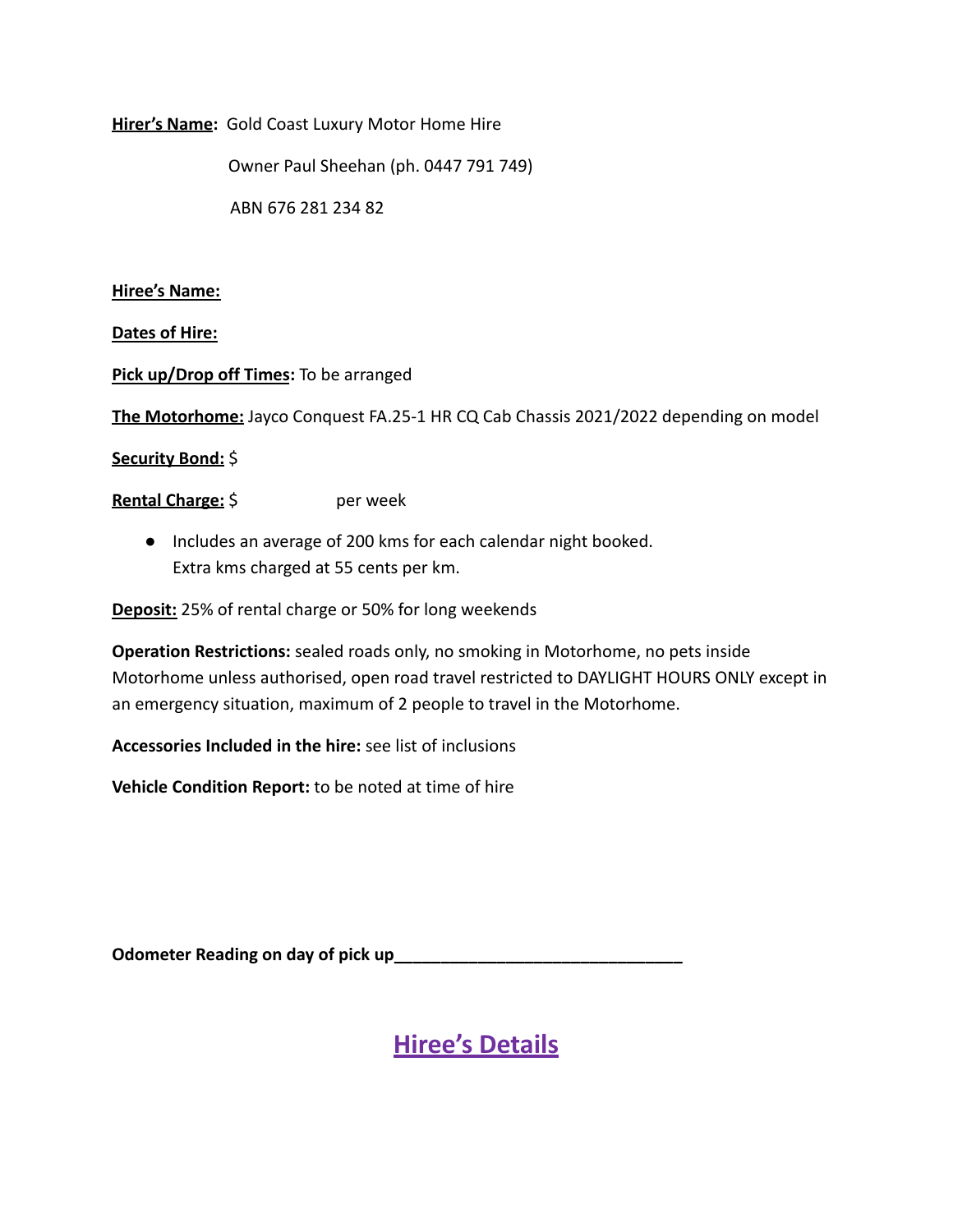| <b>Given Names:</b>                                 |                       |           |                    |                   |
|-----------------------------------------------------|-----------------------|-----------|--------------------|-------------------|
| <b>Family Name:</b>                                 |                       |           |                    |                   |
| <b>Home Address:</b>                                |                       |           |                    |                   |
| <b>Postal Address:</b>                              |                       |           |                    |                   |
| <b>Contact Details Home Ph:</b>                     |                       | Mobile/s: |                    |                   |
| <b>Email Address:</b>                               |                       |           |                    |                   |
| <b>Name of Reference:</b>                           |                       |           |                    |                   |
| <b>Contact Details for Referee:</b>                 |                       |           |                    |                   |
| <b>Licensed Driver Details</b>                      |                       |           |                    |                   |
| 1 Full Name                                         | <b>Licence Number</b> |           | <b>Expiry Date</b> | <b>Birth Date</b> |
| 2 Full Name                                         | <b>Licence Number</b> |           | <b>Expiry Date</b> | <b>Birth Date</b> |
| <b>Intended Destination Brief Itinerary of Trip</b> |                       |           |                    |                   |

# **Details of Hire**

**Pick Up and Drop Off Times**